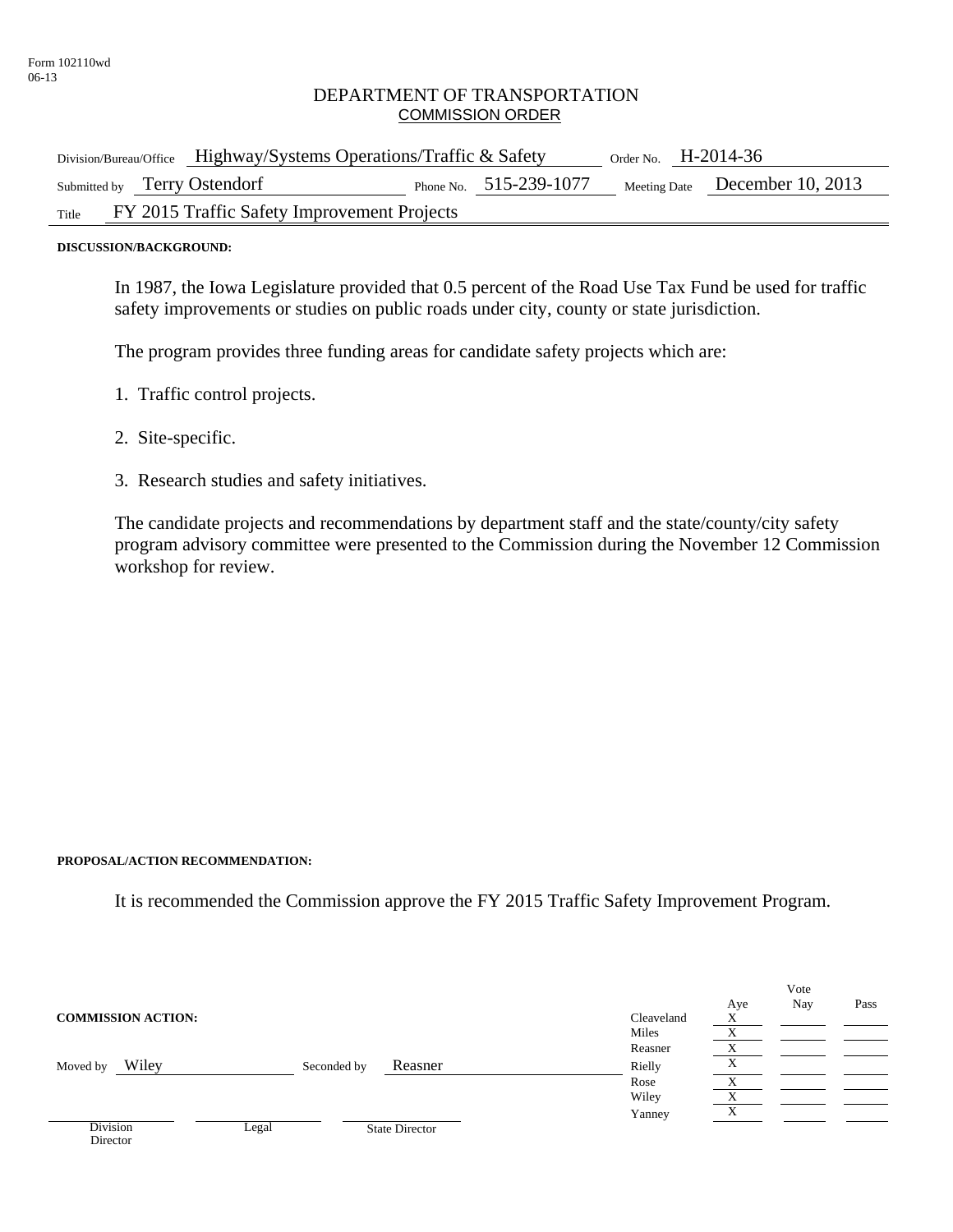## **Iowa Transportation Commission approves FY 2015 Traffic Safety Improvement Program projects**

AMES, Iowa –Dec. 10, 2013 – The Iowa Transportation Commission recently approved the fiscal year 2015 Traffic Safety Improvement Program projects. More than \$8.7 million in safety improvements were approved for 46 projects. The complete list of projects can be found at http://www.iowadot.gov/pdf\_files/FundedTSIPProjects.pdf.

Note: If the total project amount listed is greater than the grant amount, the recipient will be responsible to provide additional funding.

#

Media contact: Terry Ostendorf at 515-239-1077 or terry.ostendorf@dot.iowa.gov.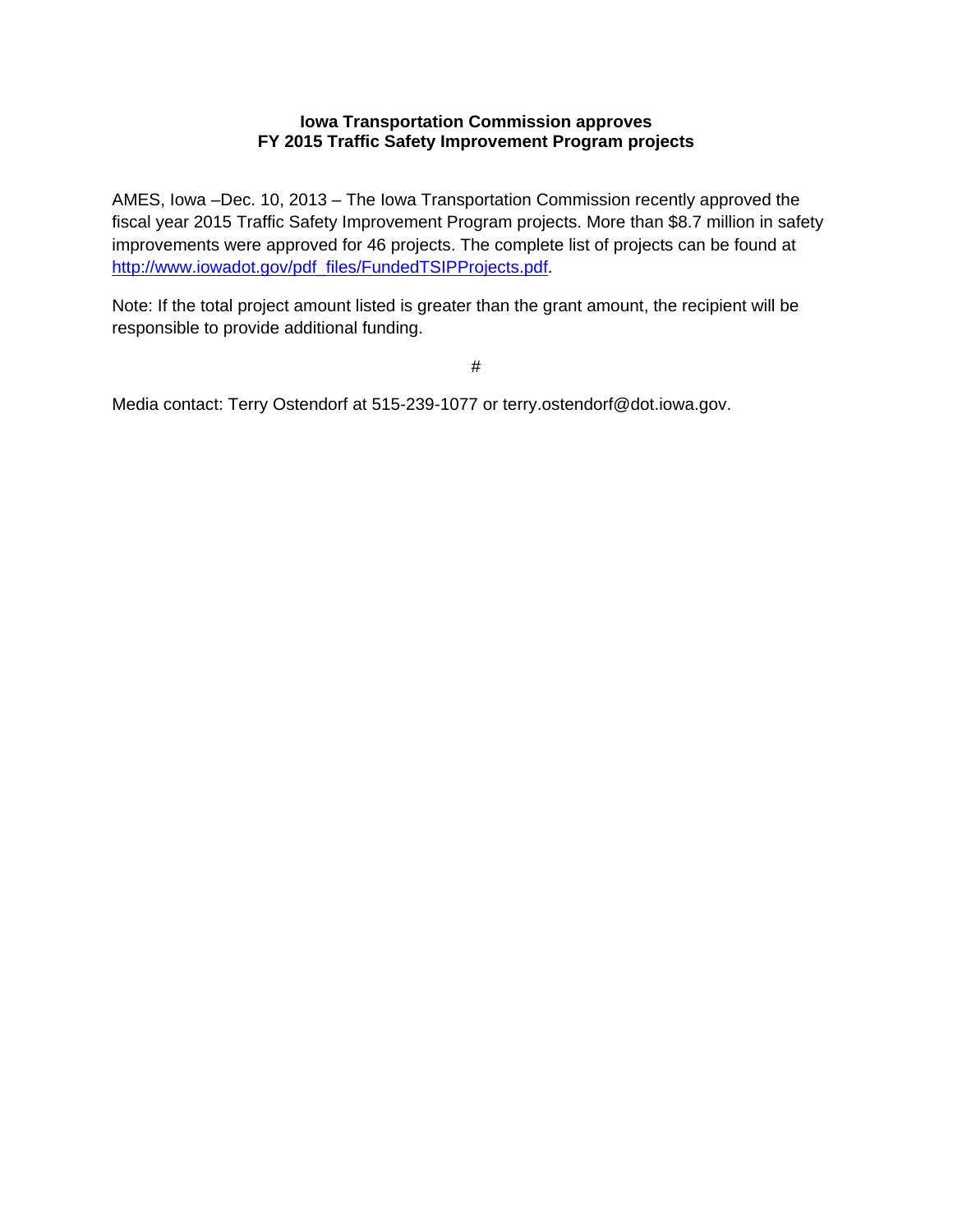| <b>Site Specific - Fully Funded</b> |                                                                   |                                                                                                                                                                                                                                                |                |                |              |
|-------------------------------------|-------------------------------------------------------------------|------------------------------------------------------------------------------------------------------------------------------------------------------------------------------------------------------------------------------------------------|----------------|----------------|--------------|
| <b>Applicant</b>                    | Location                                                          | Improvement                                                                                                                                                                                                                                    | Project        | <b>Request</b> | Recommend    |
| Keokuk County                       | Co. Rd. W15                                                       | Install 4' Paved Shoulder w/Milled in Rumbles<br>strips and Upgrade Chevron, Painting pavement<br>markings, adjusting North bound Bridge approach<br>along Co Rd W15 from 314th St, North to 277th<br>St.                                      | \$650,000.00   | \$150,000.00   | \$150,000.00 |
| Clay County                         | Co Rd B-24                                                        | Widen Shoulders to 10 feet and flatten four slopes<br>to 4:1 along Co Rd B-24 (350th St) from M-50<br>(240th St), east 4 miles, then south 1 mile to the<br>intersection on IA 18                                                              | \$1,150,000.00 | \$500,000.00   | \$500,000.00 |
| City of Clinton                     | Intersection of 13th Ave<br>North and North 11th<br><b>Street</b> | Install Permanent traffic signals with<br>Protective/permissive left turn phase for North<br>and South bound traffic at the Intersection of 13th<br>Ave North and North 11th Street                                                            | \$210,000.00   | \$175,000.00   | \$175,000.00 |
| <b>Cedar County</b>                 | Co Rd F28                                                         | Pave Shoulders with Rumbles through curve on<br>Co Rd F-28 ease of Jefferson Ave.                                                                                                                                                              | \$74,677.00    | \$74,677.00    | \$74,677.00  |
| City of Indianola                   | <b>US 65/US 69</b>                                                | Provide WB turn lanes at Hillcrest, Line up NB<br>and SB road profiles with raised median, add NB<br>and SB offset left turns at Hillcrest and construct<br>right turn lanes at Hillcrest.                                                     | \$3,527,000.00 | \$415,000.00   | \$415,000.00 |
| City of Des<br><b>Moines</b>        | Hubbell Ave.                                                      | Widen the intersection to include turn lanes and<br>install new signals with left turn phasing at the<br>intersection of Hubbell Ave. and East 46th St.                                                                                        | \$950,000.00   | \$500,000.00   | \$500,000.00 |
| City of Iowa City                   | <b>Burlington Street</b>                                          | Add left turn lanes to Clinton St, right turn lane to<br>the North leg of Clinton, add bicycle lanes on S.<br>leg of Clinton and install reflective tape to signal<br>heads on all legs of the intersection of Clinton St.<br>& Burlington St. | \$705,000.00   | \$200,000.00   | \$200,000.00 |
| Montgomery<br>County                | Co Rd H34                                                         | Add six feet of pavement to create a 24 foot wide<br>pavement and rumble strips Wide painted edges<br>on 3.25 mile segment of Co Rd H34, 1 Mile East<br>of A ave. to Fernwood ave.                                                             | \$546,812.00   | \$500,000.00   | \$500,000.00 |
| Lee County                          | Co Rd J40                                                         | Add 2 feet of paved shoulder with rumble strips<br>on Co Rd J40 from West Point to Fort Madison                                                                                                                                                | \$620,000.00   | \$500,000.00   | \$500,000.00 |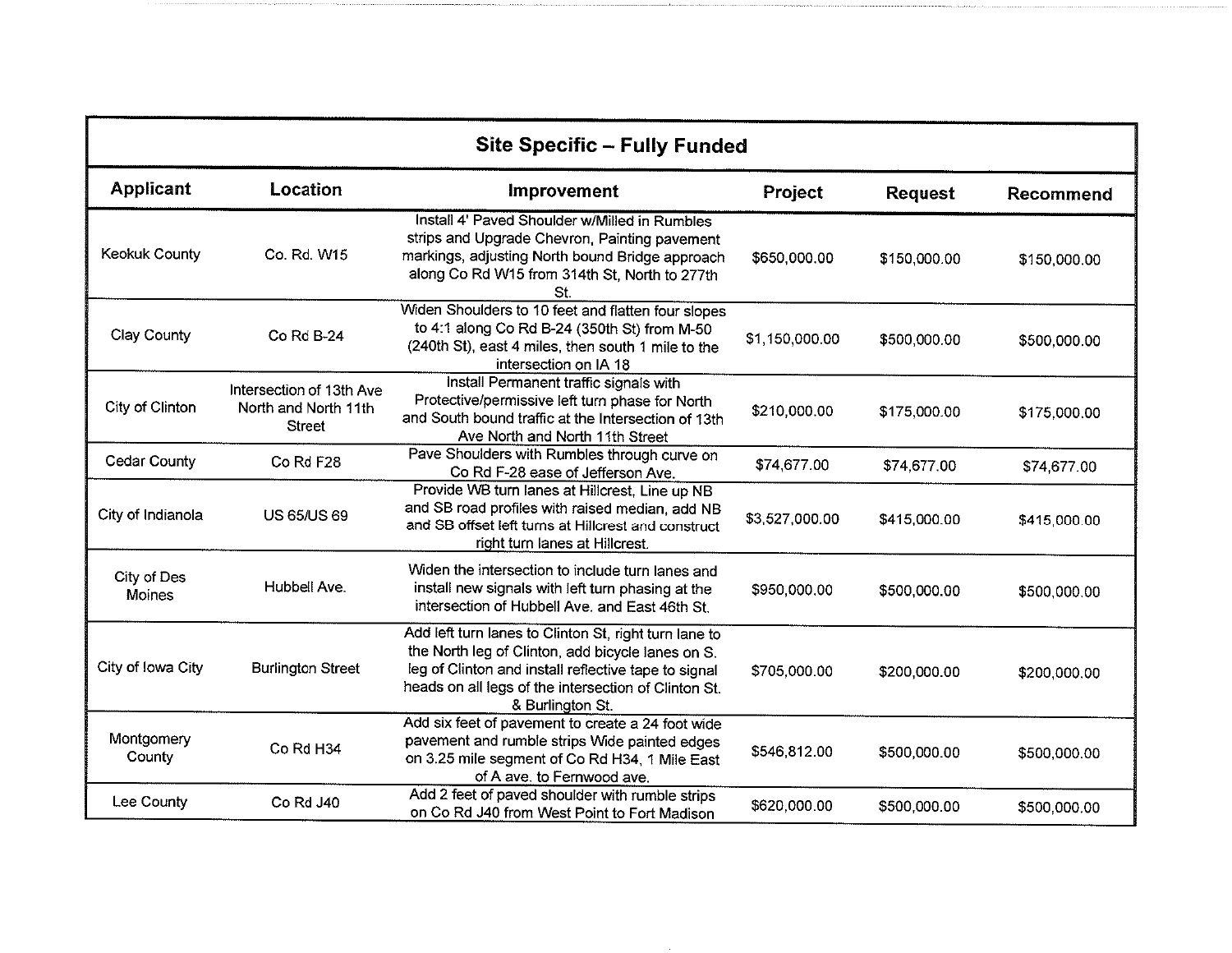| Site Specific - Fully Funded (continued) |                       |                                                                                                                                                                                                                                                               |                |                |              |
|------------------------------------------|-----------------------|---------------------------------------------------------------------------------------------------------------------------------------------------------------------------------------------------------------------------------------------------------------|----------------|----------------|--------------|
| <b>Applicant</b>                         | Location              | <b>Improvement</b>                                                                                                                                                                                                                                            | Project        | <b>Request</b> | Recommend    |
| Jones County                             | Co Rd X44             | Flatten slopes & extend culverts, remove roadside<br>obstacles in clear zone on Co Rd X44 from Co Rd<br>E23, North 4.8 miles to Monticello Corporate<br>Limits                                                                                                | \$1,200,000.00 | \$500,000.00   | \$500,000.00 |
| City of Crescent                         | Old Lincoln Highway   | Cut back the South hillside, improve site triangle<br>at the Intersection of Old Lincoln Highway and<br>Powells Addition                                                                                                                                      | \$50,000.00    | \$50,000.00    | \$50,000.00  |
| City of Ankeny                           | West 1st Street       | Widen Pavement to provide dedicated left turn<br>lanes on West & East bound W.1st St and North<br>& South Bound NW/SW State street. Improve<br>traffic signals to accommodate the left turn lanes<br>at the Intersection of West 1st st and NW/SW<br>State St | \$1,035,000.00 | \$500,000.00   | \$500,000.00 |
| City of Waterloo                         | San Marnan Drive      | Add near side signal heads to traffic signals at the<br>Intersection of San Marnan Dr & LaPorte Road                                                                                                                                                          | \$56,800.00    | \$56,800.00    | \$56,800.00  |
| City of Waterloo                         | Ansborough            | Replace existing pedestal signal with new mast<br>arm with signal phasing upgrade at the<br>Intersection of Ansborough and Downing Ave.                                                                                                                       | \$47,000.00    | \$47,000.00    | \$47,000.00  |
| City of Carroll                          | <b>US30</b>           | Widen US 30 to provide eastbound/westbound<br>left turn lanes. Replace traffic signal installation,<br>providing protected/permissive east/west left<br>turns. Improve intersection radii. at the<br>Intersection of US 30 and Grant Road.                    | \$713,000.00   | \$500,000.00   | \$500,000.00 |
| Iowa DOT District<br>2                   | <b>IA 21</b>          | Construct a set of opposing left turn lanes at the<br>Intersection of IA 21 and Shaulis Road, Waterloo                                                                                                                                                        | \$300,000.00   | \$298,200.00   | \$298,200.00 |
| lowa DOT District<br>2                   | IA 9                  | Replace the current right turn lane on east bound<br>IA 9 to an offset right turn lane at the intersection<br>of Co Rd W4B and IA 9 in Winneshiek County                                                                                                      | \$100,000.00   | \$97,890.00    | \$97,890.00  |
| City of Waterloo                         | <b>University Ave</b> | Add nearside signals, nearside overhead signals,<br>new pavement markings and change left turn<br>phasing to protected only at the Intersection of<br>University Ave. and Fletcher                                                                            | \$50,000.00    | \$50,000.00    | \$50,000.00  |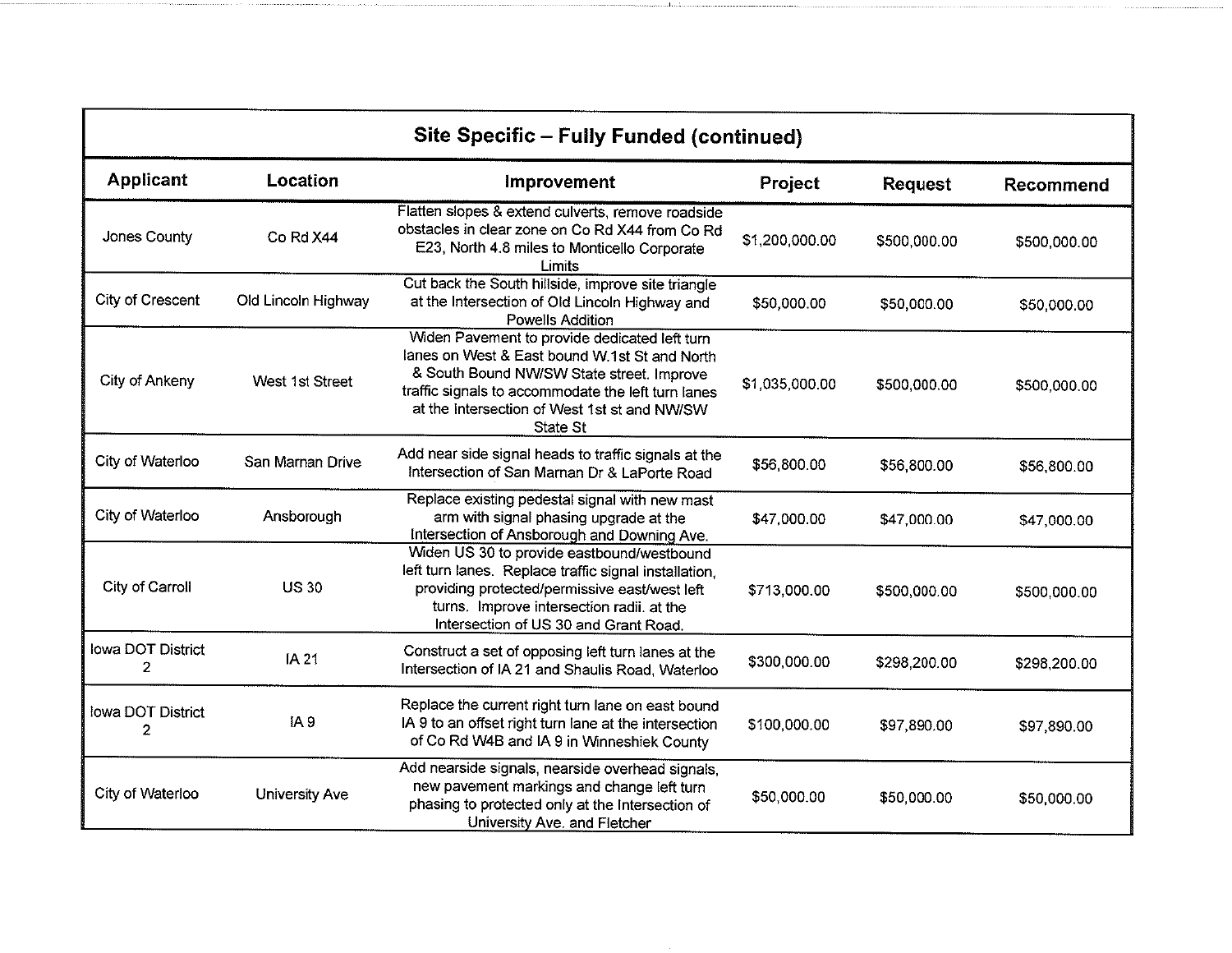| <b>Site Specific - Fully Funded (continued)</b> |                          |                                                                                                                                                                                                                                                                                   |                 |                |                  |  |
|-------------------------------------------------|--------------------------|-----------------------------------------------------------------------------------------------------------------------------------------------------------------------------------------------------------------------------------------------------------------------------------|-----------------|----------------|------------------|--|
| <b>Applicant</b>                                | Location                 | Improvement                                                                                                                                                                                                                                                                       | Project         | <b>Request</b> | Recommend        |  |
| City of Asbury                                  | Asbury Rd                | Realign Hales Mill road to eliminate skew angle,<br>remove vertical curve and remove trees at the<br>Intersection of Asbury Rd / Hales Mill Rd                                                                                                                                    | \$245,000.00    | \$179,362.00   | \$179,362.00     |  |
| City of Fort Dodge                              | 1st Ave                  | Construct right turn lanes at the 1st Avenue S & S<br>25th St intersection (all approaches), combine<br>driveways (reduce 11 driveway locations), convert<br>S 25th St from 4-lane to 3-lane, and reconstruct<br>signals.                                                         | \$8,300,000.00  | \$315,000.00   | \$315,000.00     |  |
| City of Dubuque                                 | <b>Grandview Ave</b>     | Add left turn lanes on North and South<br>approaches, reconstruct traffic signals at the<br>intersection of Grandview Ave and Loras Blvd and<br>Add left turn lanes on all approaches and<br>construct traffic signals at the intersection of<br>Grandview Ave. & University Ave. | \$480,000.00    | \$478,750.00   | \$478,750.00     |  |
| City of Iowa City                               | <b>Burlington Street</b> | Install raised median to prevent Mid-Block<br>pedestrian collisions and 4 lane to 3 lane<br>conversion with dedicated left turn lanes on<br>Madison Street on Burlington Street from<br><b>Riverside to Madison Street</b>                                                        | \$1,700,000.00  | \$500,000.00   | \$500,000.00     |  |
|                                                 |                          | Subtotal                                                                                                                                                                                                                                                                          | \$22,710,289.00 | \$6,587,679.00 | \$6,587,679.00   |  |
|                                                 |                          | <b>Site Specific - Partially Funded</b>                                                                                                                                                                                                                                           |                 |                |                  |  |
| <b>Applicant</b>                                | Location                 | Improvement                                                                                                                                                                                                                                                                       | Project         | <b>Request</b> | <b>Recommend</b> |  |
| City of Ames                                    | Mortensen Road           | Widen the road and Construct two right turn lanes<br>at Coconino Road @ Mortensen Road between<br>South Dakota Ave and Dotson Drive                                                                                                                                               | \$461,774.00    | \$461,774.00   | \$391,334.00     |  |
|                                                 |                          | Subtotal                                                                                                                                                                                                                                                                          | \$461,774.00    | \$461,774.00   | \$391,334.00     |  |
|                                                 |                          |                                                                                                                                                                                                                                                                                   |                 |                |                  |  |
|                                                 |                          | Subtotal                                                                                                                                                                                                                                                                          | \$23,172,063.00 | \$7,049,453.00 | \$6,979,013.00   |  |
|                                                 |                          |                                                                                                                                                                                                                                                                                   |                 |                |                  |  |

 $\blacksquare$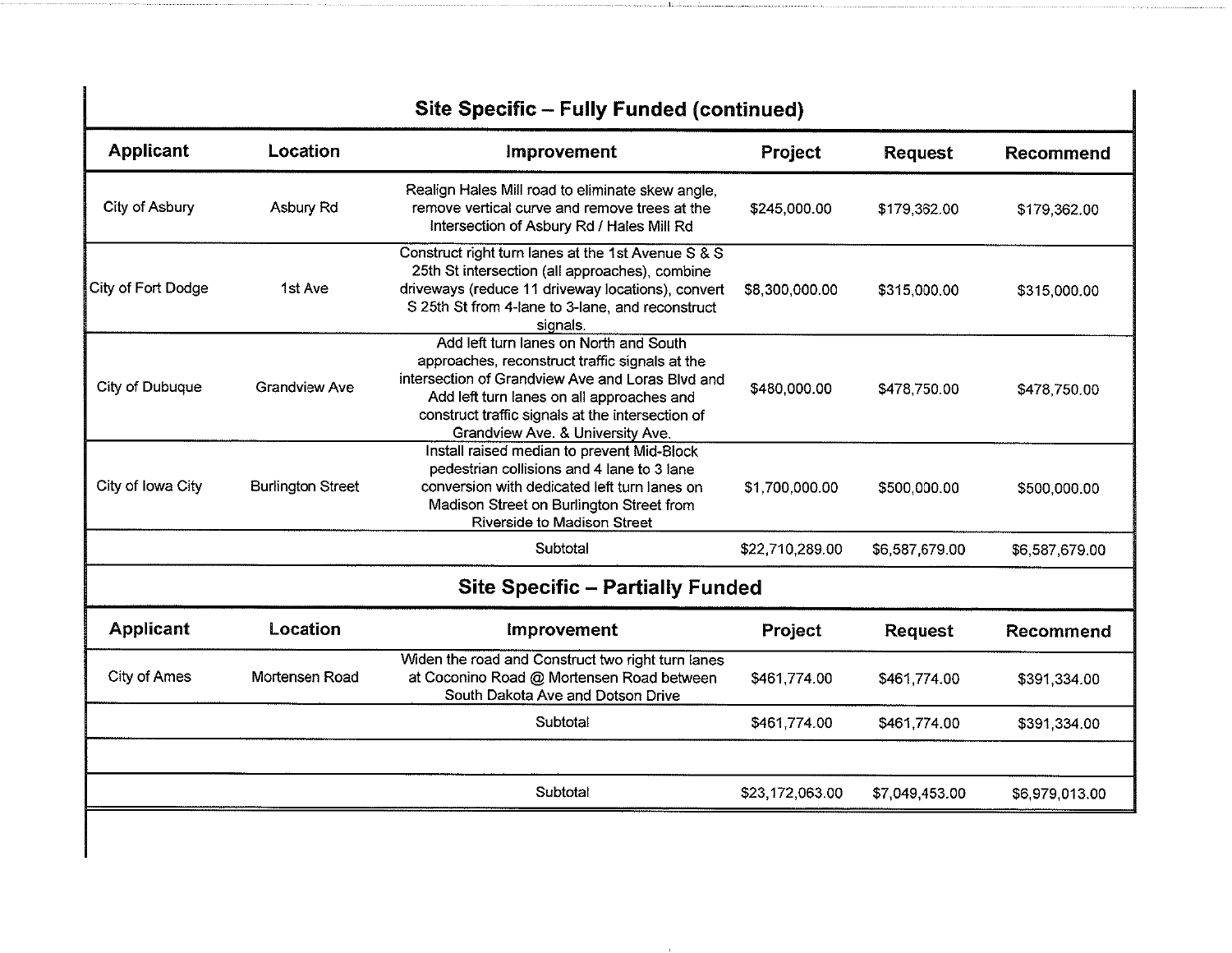| <b>Traffic Control Devices- Fully Funded</b> |               |                                                                                                                                                       |             |                |                  |
|----------------------------------------------|---------------|-------------------------------------------------------------------------------------------------------------------------------------------------------|-------------|----------------|------------------|
| <b>Applicant</b>                             | Location      | <b>Improvement</b>                                                                                                                                    | Project     | <b>Request</b> | Recommend        |
| City of Urbandale                            | Various       | Traffic Signal Battery Backup Units - Multiple<br>Locations                                                                                           | \$79,600    | \$79,600       | \$79,600         |
| City of Council<br><b>Bluffs</b>             | Various       | Pedestrian Count Down Indications                                                                                                                     | \$77,460    | \$60,404       | \$60 404         |
| City of Waterloo                             | Ridgeway Ave. | Replace Pedestal mounted signals and stop signs<br>with mast arm mounted signal and Hawk Signal at<br>the intersection of Ridgeway Ave. & W. 11th St. | \$38,000    | \$38,000       | \$38,000         |
| City of West Des<br>Moines                   | Various       | Flashing Yellow Arrow Left Turn Signal<br>Conversion                                                                                                  | \$165,000   | \$165,000      | \$165,000        |
| City of Des Moines                           | Various       | Traffic Signal Battery Backup Units - Multiple<br>Locations                                                                                           | \$270,000   | \$210,000      | \$210,000        |
| City of Des Moines                           | 18 location   | Pedestrian Crossing Signal Upgrades                                                                                                                   | \$190,000   | \$150,000      | \$150,000        |
| City of Denison                              | IA 39         | Replace traffic signals new mast arm and signals<br>at the intersection of IA 39 and Ave. C                                                           | \$210,000   | \$105,000      | \$105,000        |
|                                              |               | Subtotal                                                                                                                                              | \$1,030,060 | \$808,004      | \$808,004        |
|                                              |               | <b>Traffic Control Devices - Partically Funded</b>                                                                                                    |             |                |                  |
| <b>Applicant</b>                             | Location      | <b>Improvement</b>                                                                                                                                    | Project     | <b>Request</b> | <b>Recommend</b> |
| City of Onawa                                | IA 175        | Remove traffic signals and replace with 4 way<br>stop signs at the intersection IA 175 and 10th St.                                                   | \$46,027    | \$46,027       | \$31 830         |
| City of Blue Grass                           | Various       | Installation of new traffic signals at 3 locations with<br>in Blue Grass                                                                              | \$384,000   | \$384,000      | \$89,000         |
|                                              |               | Subtotal                                                                                                                                              | \$430,027   | \$430,027      | \$120,830        |

...f....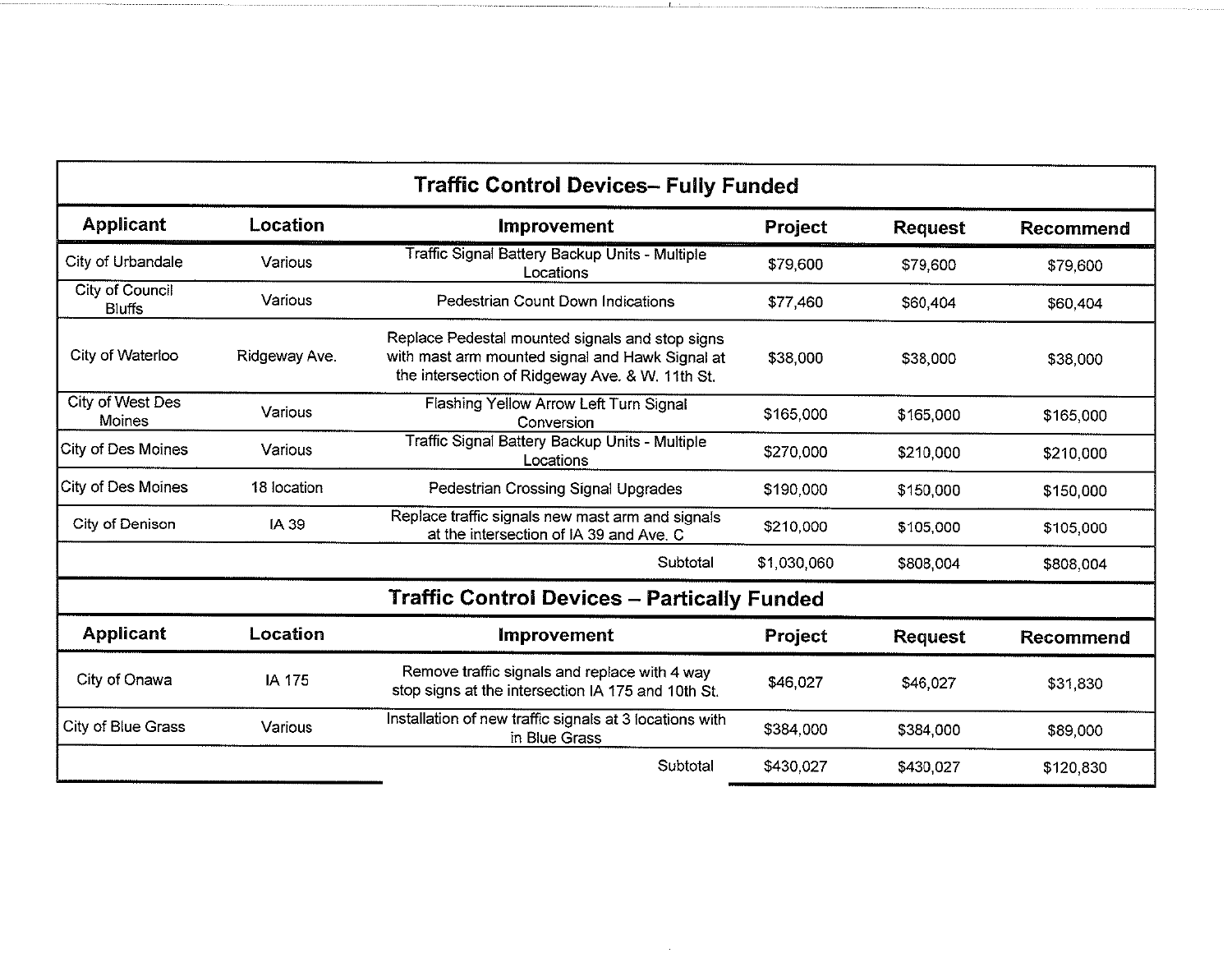| <b>Traffic Control Devices - Funded By Other Source</b> |                |                                                                                  |             |                |           |  |
|---------------------------------------------------------|----------------|----------------------------------------------------------------------------------|-------------|----------------|-----------|--|
| <b>Applicant</b>                                        | Location       | <b>Improvement</b>                                                               | Project     | <b>Request</b> | Recommend |  |
| City of Bellevue                                        | Citywide       | Mobile Radar Feedback Trailer                                                    | \$6,250     | \$6,250        | \$0       |  |
| City of Masonville                                      | Various        | <b>City Sign Replacements</b>                                                    | \$1,350     | \$675          | \$0       |  |
| City of Dundee                                          | <b>Various</b> | <b>City Sign Replacement</b>                                                     | \$1,850     | \$1,100        | \$0       |  |
| City of Greeley                                         | Various        | <b>City Sign Replacement</b>                                                     | \$1,200     | \$700          | \$0       |  |
|                                                         |                | Subtotal                                                                         | \$10,650    | \$8,725        | \$0       |  |
|                                                         |                | <b>Traffic Control Devices -Not Funded</b>                                       |             |                |           |  |
| <b>Applicant</b>                                        | Location       | <b>Improvement</b>                                                               | Project     | <b>Request</b> | Recommend |  |
| <b>Iowa DOT Office</b><br>of Traffic & Safety           | Various        | Replacement of Overhead Red/Yellow Flashing<br>Beacons                           | \$75,000    | \$75,000       | \$0       |  |
| City of Clinton                                         | 19th Ave North | Install Traffic Signal at the intersection of 19th<br>Ave North and North 3rd St | \$150,000   | \$75,000       | \$0       |  |
|                                                         |                | Subtotal                                                                         | \$225,000   | \$150,000      | \$0       |  |
|                                                         |                |                                                                                  |             |                |           |  |
|                                                         |                | Total                                                                            | \$1,695,737 | \$1,396,756    | \$928,834 |  |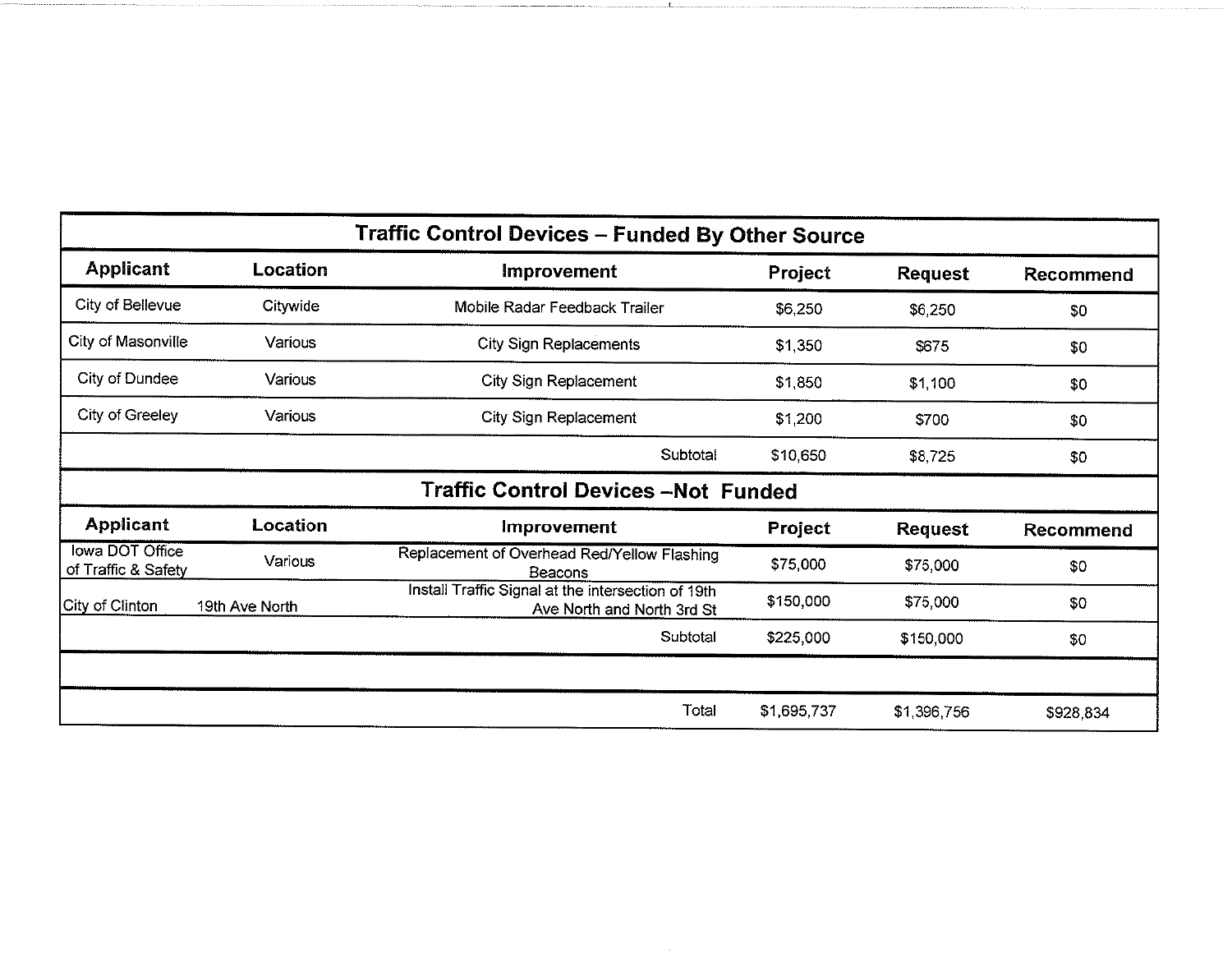| <b>Traffic Safety Studies - Fully Funded</b> |                                                                                   |             |                |                  |  |  |  |
|----------------------------------------------|-----------------------------------------------------------------------------------|-------------|----------------|------------------|--|--|--|
| <b>Applicant</b>                             | <b>Description</b>                                                                | Project     | <b>Request</b> | <b>Recommend</b> |  |  |  |
| *lowa DOT                                    | <b>Work Zone Safety Training</b>                                                  | \$110,000   | \$55,000       | \$55,000         |  |  |  |
| *lowa DOT                                    | Local Technical Advisory Program (LTAP)                                           | \$135,000   | \$85,000       | \$85,000         |  |  |  |
| *lowa DOT                                    | Iowa Traffic Safety Data Service (ITSDS)                                          | \$435,000   | \$50,000       | \$50,000         |  |  |  |
| City of Fort Dodge                           | Traffic System Improvement Study                                                  | \$100,000   | \$60,000       | \$60,000         |  |  |  |
| City of Sioux Center                         | US 75 Enhancement - 3 lane to 5 lane<br>study                                     | \$45,000    | \$40,000       | \$40,000         |  |  |  |
| lowa DOT                                     | State of Iowa Model Roadway Lighting<br>Ordinance                                 | \$30,000    | \$20,000       | \$20,000         |  |  |  |
| City of Waterloo                             | Radio Broadcast Traffic Safety Awareness<br>Campaign - Pedestrian & Motorcyclists | \$15,000    | \$15,000       | \$15,000         |  |  |  |
| *lowa DOT                                    | Traffic & Safety Conferences, Events and<br>Training                              | \$30,000    | \$30,000       | \$30,000         |  |  |  |
| Iowa DOT                                     | SHSP Data Analysis                                                                | \$50,000    | \$50,000       | \$50,000         |  |  |  |
| lowa DOT                                     | SHSP Implementation                                                               | \$100,000   | \$100,000      | \$100,000        |  |  |  |
| lowa DOT                                     | Rail Crossing Safety Educational Support                                          | \$45,000    | \$15,000       | \$15,000         |  |  |  |
| *lowa DOT                                    | Speed Actuated LED Stop Sign Feasibility<br>Study                                 | \$50,000    | \$50,000       | \$50,000         |  |  |  |
| *lowa DOT                                    | Initiate a Des Moines Metro TZD Working<br>Group                                  | \$15,000    | \$15,000       | \$15,000         |  |  |  |
| *lowa DOT                                    | Guidance & Evaluation of Iowa's Road<br>Safety Audit Program                      | \$60,000    | \$60,000       | \$60,000         |  |  |  |
| *On behalf of local governments              | Subtotal                                                                          | \$1,220,000 | \$645,000      | \$645,000        |  |  |  |